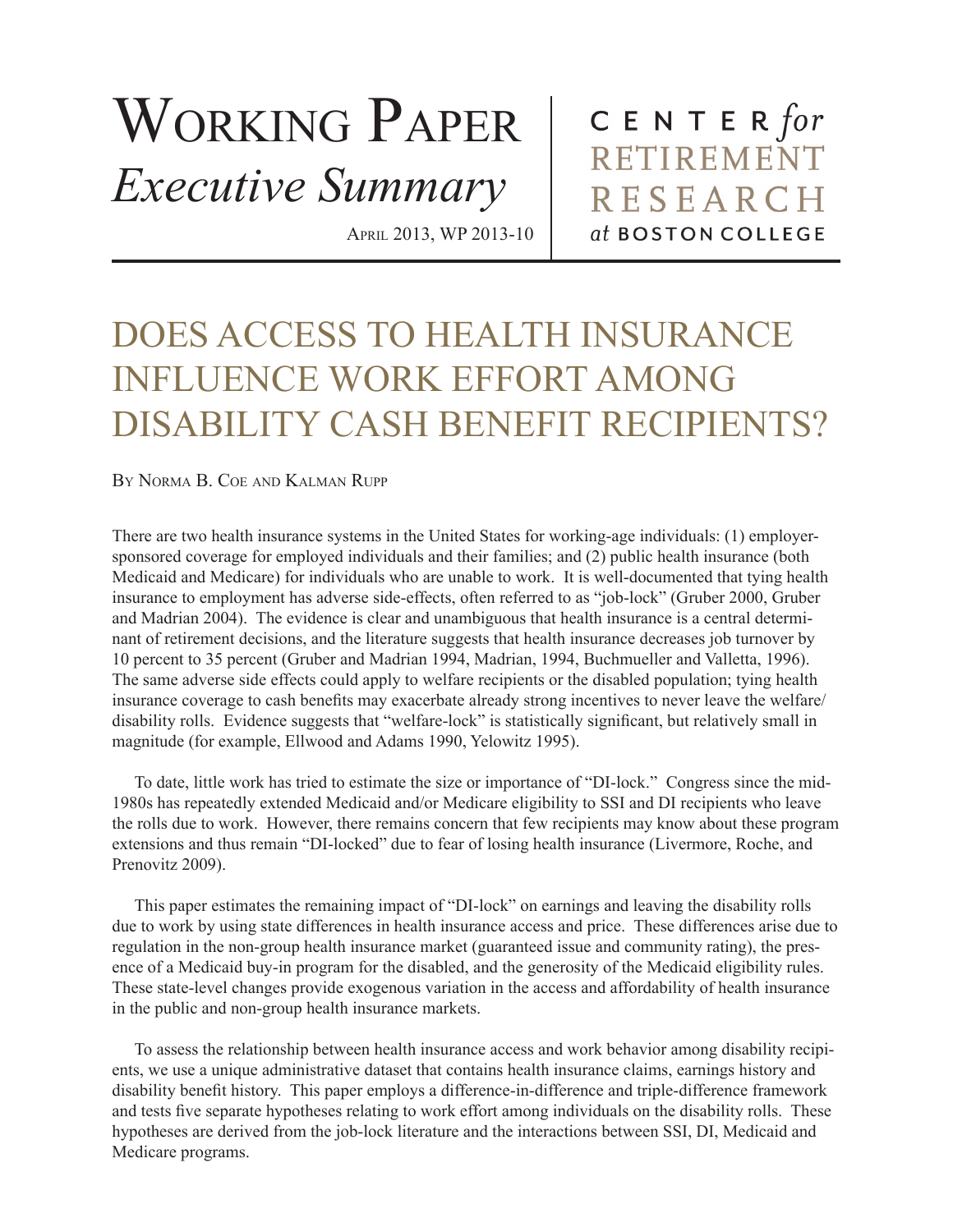#### **Hypotheses and Findings**

First, there may be an overall relationship between health insurance and work effort.

**Hypothesis 1:** Beneficiaries in states with easier access to health insurance will be more likely to work than their peers in states where health insurance is more difficult to access.

**Findings:** True and False. While we find statistically significant effects between state Medicaid policy and earnings among SSI beneficiaries, the effects are quantitatively small.

While changes in health insurance access could impact all disabled beneficiaries, certain subgroups may be more responsive than others. Some likely candidates are: (1) individuals with disabilities that require high and consistent medical spending and thus gain more from health insurance; and (2) beneficiaries without access to spousal health insurance coverage.

**Hypothesis 2:** Disability beneficiaries with moderately high medical spending will be more likely to work in states with easier access to health insurance, compared to individual with relatively low medical spending.

**Findings:** True. We find significant effects from the presence of Medicaid buy-in programs on the likelihood of positive earnings based on medical utilization differences. Beneficiaries with moderate or high medical expenditures are more likely (by 0.3-2.7 percentage points) to have positive earnings in states with Medicaid buy-in programs than their counterparts with no medical spending. SSI beneficiaries with moderate or high medical expenditures are also more likely to have positive earnings (by 2.0-3.7 percentage points) in states with more generous Medicaid programs. The relationship between strict health insurance regulation and earnings among beneficiaries is more nuanced. DI-beneficiaries with moderate or high medical expenditures in states with strict regulation are less likely (by 0.7 to 3.8 percentage points) to have positive earnings, with SSI-beneficiaries with moderate medical expenditures are more likely to have positive earnings.

The job-lock literature has shown that individuals with access to health insurance coverage from other means – such as a spouse's employer – do not exhibit the same decreased job turnover rates due to health insurance access. From the administrative data, we know whether a DI- beneficiary with Medicare coverage also has private insurance, which makes Medicare the secondary payer, but we do not know the source of the insurance (spouse, previous employer, etc.).

**Hypothesis 3:** Disability beneficiaries with public coverage as a secondary payer will be less responsive to state health insurance access regulations.

**Findings:** True and False. Our findings indicate that beneficiaries who have Medicare as a secondary payer (and thus do not have private insurance) are more likely to have positive earnings when they live in states with a strictly regulated non-group market, but less likely to have positive earnings in states with a Medicaid buy-in program. SSI-DI beneficiaries are also less likely to have positive earnings in states with a generous Medicaid program. But when we examine exiting the rolls due to work, we find the predicted positive relationship. Overall, disability beneficiaries have an 0.4 percentage point higher likelihood of leaving the rolls due to work when their state introduces Medicaid-buy in programs, and this effect is driven by SSI beneficiaries who are 2.6 percentage points more likely to leave the rolls.

Our final hypotheses are motivated by DI and SSI program interactions. In the first case, an individual on the DI rolls may be eligible for SSI benefits should his DI benefits cease due to earnings, and his earnings remain below a specified level.